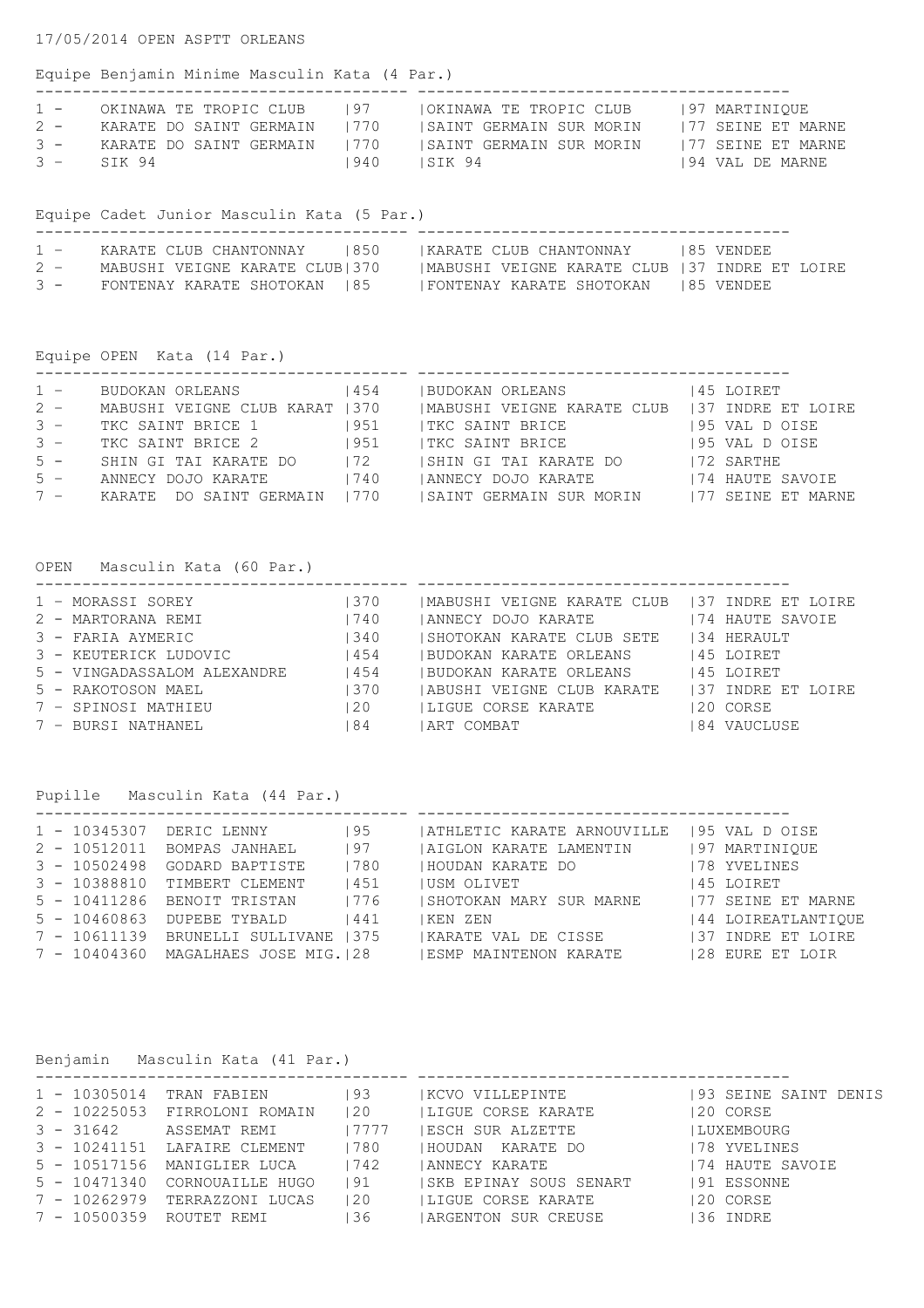|              | Minime Masculin Kata (32 Par.)     |                                                                                                                                                                                                                                                                                                                                                                                                                 |  |
|--------------|------------------------------------|-----------------------------------------------------------------------------------------------------------------------------------------------------------------------------------------------------------------------------------------------------------------------------------------------------------------------------------------------------------------------------------------------------------------|--|
|              |                                    | 1 - 10273278 MINICONI GABRIEL  20   LIGUE CORSE KARATE   20 CORSE<br>2 - 10221711 NABUCET FLORIAN   91   SKB EPINAY SOUS SENART   91 ESSONNE<br>3 - 10294137 DOUBLEMART JORDAN   93   KCVO VILLEPINTE   93 SEINE SAINT DENIS<br>3 - 104                                                                                                                                                                         |  |
|              |                                    |                                                                                                                                                                                                                                                                                                                                                                                                                 |  |
|              |                                    |                                                                                                                                                                                                                                                                                                                                                                                                                 |  |
|              |                                    |                                                                                                                                                                                                                                                                                                                                                                                                                 |  |
|              |                                    |                                                                                                                                                                                                                                                                                                                                                                                                                 |  |
|              |                                    | 5 - 10168964 LEFEBVRE MATHIEU   44   KARATE CLUB DE NANTES   44 LOIRE ATLANTIQUE                                                                                                                                                                                                                                                                                                                                |  |
|              |                                    | 7 - 10239211 SARAZIN MATTEO 186 ISTADE POITEVIN KARATE 186 VIENNE                                                                                                                                                                                                                                                                                                                                               |  |
|              |                                    | 7 - 10178321 LAFINE THOMAS   97     OKINAWA TE TROPIC CLUB   97 MARTINIQUE                                                                                                                                                                                                                                                                                                                                      |  |
|              | Cadet Masculin Kata (31 Par.)      |                                                                                                                                                                                                                                                                                                                                                                                                                 |  |
|              |                                    | 1 - 9598031 RAKOTOSON MAEL 1370   MABUSHI VEIGNE CLUB KARATE 37 INDRE ET LOIRE<br>2 - 9586731 BURSI NATHANEL 184   ART COMBAT 184 VAUCLUSE<br>3 - 10027634 BARRARD THEO 163   ECOLE CLERMONTOISE DE KARATE 63 PUY DE DOME<br>3 - 101101                                                                                                                                                                         |  |
|              |                                    |                                                                                                                                                                                                                                                                                                                                                                                                                 |  |
|              |                                    |                                                                                                                                                                                                                                                                                                                                                                                                                 |  |
|              |                                    |                                                                                                                                                                                                                                                                                                                                                                                                                 |  |
|              |                                    |                                                                                                                                                                                                                                                                                                                                                                                                                 |  |
|              |                                    | 5 - 10115128 CARRENO ANTHONY   74   SKC HAUTE SAVOIE   74 HAUTE SAVOIE                                                                                                                                                                                                                                                                                                                                          |  |
|              |                                    | 7 - 10229054 PROBST ROMAIN   51   KARATE CLUB ABLUTIEN   51 MARNE                                                                                                                                                                                                                                                                                                                                               |  |
|              |                                    | 7 - 10172588 VALLET NATHAN   491   BAYARD SAUMUR KARATE   49 MAINE ET LOIRE                                                                                                                                                                                                                                                                                                                                     |  |
|              | Junior Masculin Kata (17 Par.)     |                                                                                                                                                                                                                                                                                                                                                                                                                 |  |
|              |                                    | $\begin{tabular}{lllllllllllllllllll} 1 & - 10050732 & \text{MORSSI SOREY} & & & & & & \text{MABUSHI VEIGNE} & & & & \text{37 INDRE ET LOIRE} \\ 2 & - 10162850 & \text{JENIN MARN} & & & & \text{30} & & \text{MISTRAL ELITE} & & & \text{30 GARD} \\ 3 & - 10031064 & \text{DURAND TOM} & & & & \text{1850} & & \text{KARATE CLUB CHANTONNAY} & & \text{185 VENDEE} \\ 3 & - 9578189 & \text{CHABBERT VALENT$ |  |
|              |                                    |                                                                                                                                                                                                                                                                                                                                                                                                                 |  |
|              |                                    |                                                                                                                                                                                                                                                                                                                                                                                                                 |  |
|              |                                    |                                                                                                                                                                                                                                                                                                                                                                                                                 |  |
|              |                                    |                                                                                                                                                                                                                                                                                                                                                                                                                 |  |
|              |                                    |                                                                                                                                                                                                                                                                                                                                                                                                                 |  |
|              |                                    | 7 - 9615507 FRANTZ SHUN   85   FONTENAY KARATE SHOTOKAN   85 VENDEE                                                                                                                                                                                                                                                                                                                                             |  |
|              |                                    | 7 - 102298447 NITHIYANANTHAN KICOTH 750   AS KARATE DO   75 PARIS                                                                                                                                                                                                                                                                                                                                               |  |
|              | Senior Masculin Kata (27 Par.)     |                                                                                                                                                                                                                                                                                                                                                                                                                 |  |
|              |                                    | 1 - 10111362 MARTORANA REMI   740   ANNECY DOJO KARATE   74 HAUTE SAVOIE                                                                                                                                                                                                                                                                                                                                        |  |
|              |                                    |                                                                                                                                                                                                                                                                                                                                                                                                                 |  |
|              |                                    | 9022610 NAVARRO TEDDY 13   KARATE CLUB MARTIGUES 13 BOUCHES DU RHONE 125   1277935 KADMIRI YOUNES 125   13 BESANCON 125 DOUBS 128   25 DOUBS 128   25 DOUBS 128   25 DOUBS 128   25 DOUBS 128   25 DOUBS 128   25 DOUBS 128                                                                                                                                                                                     |  |
|              |                                    |                                                                                                                                                                                                                                                                                                                                                                                                                 |  |
|              |                                    |                                                                                                                                                                                                                                                                                                                                                                                                                 |  |
|              |                                    | 5 - 1271645 KEUTERICK LUDOVIC   454   BUDOKAN KARATE ORLEANS   45 LOIRET                                                                                                                                                                                                                                                                                                                                        |  |
|              |                                    | 7 - 10715323 ZORGANI ALI (69 )   SEN NO SEN VENISSIEUX   69 RHONE                                                                                                                                                                                                                                                                                                                                               |  |
|              |                                    | 7 - 5555555 EGURIDU WILSON   15555   ABUJA KARATE   NIGERIA                                                                                                                                                                                                                                                                                                                                                     |  |
|              | Vétérans 1 Masculin Kata (17 Par.) |                                                                                                                                                                                                                                                                                                                                                                                                                 |  |
|              |                                    | 1 - 1038752 GERAUD XAVIER   31   KARATE CLUB LE VERNET   31 HAUTE GARONNE                                                                                                                                                                                                                                                                                                                                       |  |
|              |                                    | 2 - 967286 MARAIS MICKAEL   72   SHING GI TAI KARATE DO   72 SARTHE                                                                                                                                                                                                                                                                                                                                             |  |
|              |                                    | 3 - 8941770 BUI JEAN LUC   740   ANNECY DOJO KARATE   74 HAUTE SAVOIE                                                                                                                                                                                                                                                                                                                                           |  |
|              |                                    |                                                                                                                                                                                                                                                                                                                                                                                                                 |  |
|              |                                    |                                                                                                                                                                                                                                                                                                                                                                                                                 |  |
|              |                                    |                                                                                                                                                                                                                                                                                                                                                                                                                 |  |
|              |                                    |                                                                                                                                                                                                                                                                                                                                                                                                                 |  |
|              |                                    | $\begin{tabular}{lllllllllllllllllllllll} \hline 3-1114627 & CUBELLS ARNAUD &  210 &  KD CHEVIGNY SAINT SAUVEUR 21 COTE D OR \\ 5-1265656 & BAGNAROSA CHRISTOPHE 453 &  ASPTT ORLEANS KARATE &  45 LOIRET \\ 5-998002 & DUVERGER ERIC &  86 &  STADE POTEVIN KARATE &  86 VIENNE \\ 7-1497293 & CLARO EDOUARDO &  490 &  K. ATHLETIQUE CDLETATS &  49 MAINE ET LOIRE \\ 7-10452137 ILHAN ILKAY &  951 &  $      |  |
|              | Vétérans 2 Masculin Kata (9 Par.)  |                                                                                                                                                                                                                                                                                                                                                                                                                 |  |
|              |                                    | 1 - 15101965 GARMAEV VENIAMIN   9999   TATSUJIN KARATE SCOLL   RUSSIE                                                                                                                                                                                                                                                                                                                                           |  |
|              |                                    | 2 - 673774 ANDLAUER STEPHANE   941   KC MANDRES LES ROSES   94 VAL DE MARNE                                                                                                                                                                                                                                                                                                                                     |  |
|              |                                    | 3 - 1407881 PEDENAUD PATRICK   78   A.S. KARATE DO CHESNAY   78 YVELINES                                                                                                                                                                                                                                                                                                                                        |  |
|              |                                    | 3 - 913008 THIBAULT PASCAL   456   BUDO CLUB MALESHERBOIS   45 LOIRET                                                                                                                                                                                                                                                                                                                                           |  |
|              |                                    | 5 - 974608 MELIN BRUNO   281   KARATE CLUB CHATEAUDUN   28 EURE ET LOIR                                                                                                                                                                                                                                                                                                                                         |  |
|              |                                    | 5 - 1205717 DEMOUSTIER PHILIPPE   89   SENS ARTS MARTIAUX   89 YONNE                                                                                                                                                                                                                                                                                                                                            |  |
|              | Vétérans 3 Masculin Kata (11 Par.) |                                                                                                                                                                                                                                                                                                                                                                                                                 |  |
|              |                                    |                                                                                                                                                                                                                                                                                                                                                                                                                 |  |
|              |                                    | 1 - 711089 MARIA ANDRE 158   ASA VARENNES VAUZELLES   58 NIEVRE<br>2 - 9096552 VANDROTTE GERARD 149   KARATE MONTREUIL BELLAY 149 MAINE ET LOIRE                                                                                                                                                                                                                                                                |  |
|              |                                    |                                                                                                                                                                                                                                                                                                                                                                                                                 |  |
|              |                                    | 3 - 9220304 BRICE FRANCIS   45   SMOC SAINT JEAN DE BRAYE   45 LOIRET                                                                                                                                                                                                                                                                                                                                           |  |
|              |                                    | 5 - 10238878 DAUTIL RENE   45   SMOC SAINT JEAN DE BRAYE   45 LOIRET                                                                                                                                                                                                                                                                                                                                            |  |
| $5 - 631342$ |                                    | NERI WILLIAM   281   KARATE CLUB CHATEAUDUN   28 EURE ET LOIR                                                                                                                                                                                                                                                                                                                                                   |  |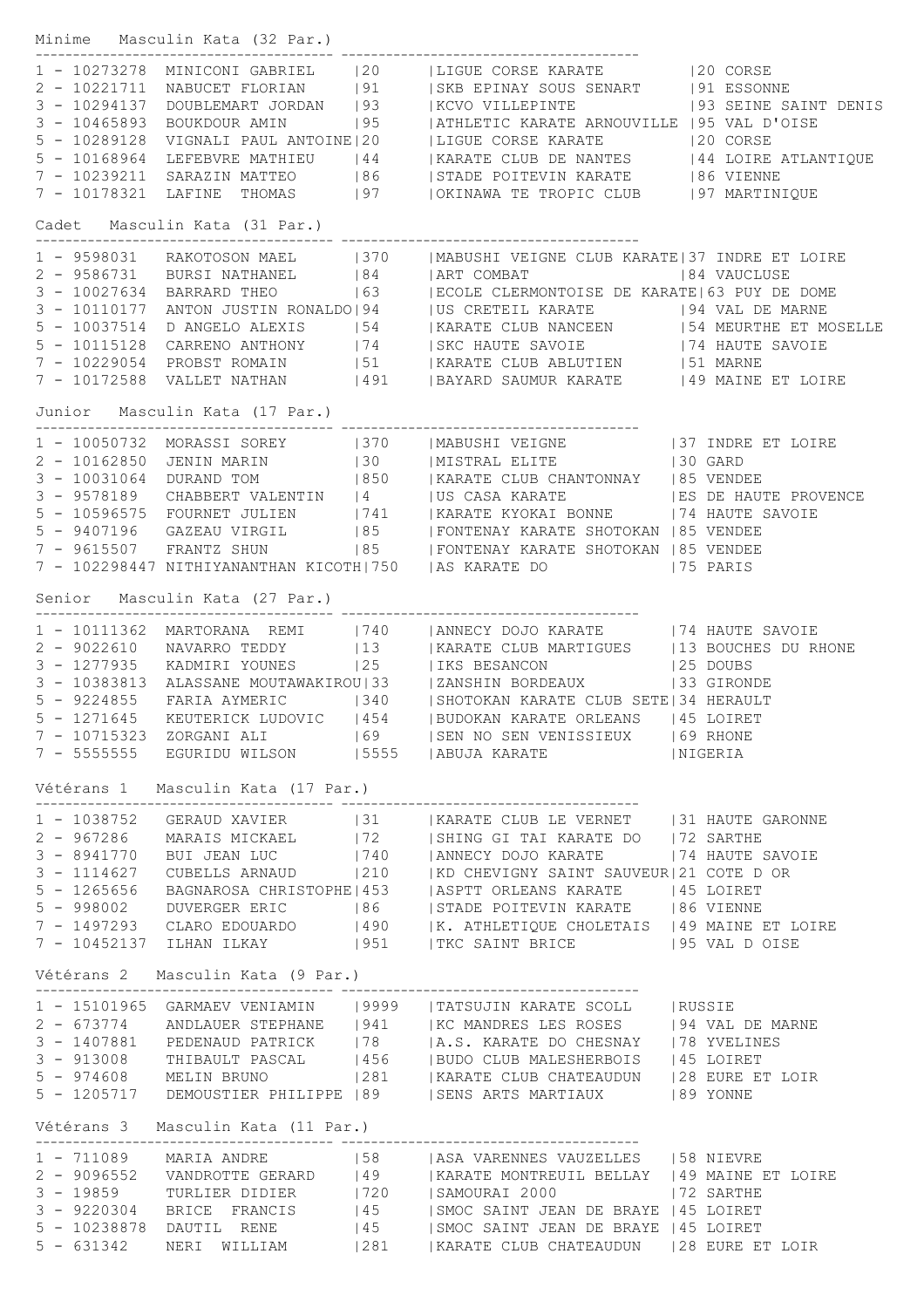## 17/05/2014 OPEN ORLEANS ASPTT

Equipe Benjamin-Minime Féminin Kata (8 Par.)

| $1 - 4402$<br><b>KEN ZEN</b>                               |                                           |  |               |                                                                                                 |                         |            |
|------------------------------------------------------------|-------------------------------------------|--|---------------|-------------------------------------------------------------------------------------------------|-------------------------|------------|
| $2 - 8501$<br>ENAY KARATE SHOTOKAN                         |                                           |  |               | FONTENAY KARATE SHOTOKAN  .   FRA  8501   FONTENAY KARATE SHOTOKAN  FONTENAY                    |                         |            |
| $3 - 7402$<br>ANNECY DOJO KARATE                           | ANNECY DOJO KARATE     FRA   7402         |  |               | ANNECY DOJO KARATE   ANNECY DOJO KARATE                                                         |                         |            |
| $3 - 7701$                                                 |                                           |  |               | KARATE DO ST GERMAIN SUR   .   FRA   7701   E DO ST GERMAIN SUR MORIN  ST GERMAIN SUR MORIN  ST |                         |            |
| <b>GERMAIN SUR MORIN</b><br>$5 - 7702$                     |                                           |  |               | KARATE CLUB NANTEUIL LES  .   FRA   7702   E CLUB NANTEUIL LES MEAUX   NANTEUIL LES MEAUX   B   |                         |            |
| NANTEUIL LES MEAUX<br>$5 - 4502$<br>ASPTT ORLEANS KARATE   |                                           |  |               | ASPTT ORLEANS KARATE       FRA  4502  ASPTT ORLEANS KARATE     ORLEANS                          |                         |            |
| $\sim 100$<br>a a a                                        |                                           |  |               |                                                                                                 |                         |            |
|                                                            | Equipe Cadet-Junior Féminin Kata (3 Par.) |  |               |                                                                                                 |                         |            |
|                                                            |                                           |  |               | 1 - 9701 OKINAWA TE TROPIC CLUB       FRA   9701   OKINAWA TE TROPIC CLUB   MARTINIQUE          |                         |            |
| INAWA TE TROPIC CLUB<br>$2 - 6002$                         | KC NANTEUIL                               |  |               | .   FRA  6002   KC NANTEUIL                                                                     | VAL D OISE              | KC         |
| NANTEUIL<br>$3 - 9502$<br>TKC ST BRICE                     | TKC ST BRICE                              |  |               | .  FRA  9502   TKC ST BRICE                                                                     | <b>ST BRICE</b>         |            |
| $\mathbf{r}$ , $\mathbf{r}$ , $\mathbf{r}$<br><b>A A A</b> |                                           |  |               |                                                                                                 |                         |            |
| .                                                          |                                           |  |               |                                                                                                 |                         |            |
| $\mathbf{r}$ , $\mathbf{r}$ , $\mathbf{r}$                 |                                           |  |               |                                                                                                 |                         |            |
|                                                            | Pupille Féminin Kata (30 Par.)            |  |               |                                                                                                 |                         |            |
| LIGUE CORSE KARATE                                         |                                           |  |               | 1 - 10467246 SAMPIERI Cassandra   1D  FRA   2001   LIGUE CORSE KARATE   Corse                   |                         |            |
| KARATE CHANTELOUP                                          |                                           |  |               | 2 - 10379800 VINCENT Kethleen   1D  FRA   7705   ASC KARATE CHANTELOUP   CHANTELOUP             |                         | SC         |
| <b>GERMAIN SUR MORIN</b>                                   | 3 - 10445537 BAUMGARTHER PRALINE          |  |               | 1D  FRA  7701   E DO ST GERMAIN SUR MORIN ST GERMAIN SUR MORIN ST                               |                         |            |
|                                                            |                                           |  |               | 3 - 10378342 DUVAL Margaux   1D  FRA   5401   ARATE CLUB NEUVES MAISONS   NEUVES MAISONS        |                         |            |
| <b>CLUB NEUVES MAISONS</b>                                 | 5 - 10408644 ROCHE VANESSA                |  | 1D  FRA  4201 | <b>DOJO DE VILLARS</b>                                                                          | VILLARS                 |            |
| <b>DOJO DE VILLARS</b>                                     | 5 - 10467055 CHAMPAGNE Marion             |  |               | 1D  FRA  7704   CKS EN PAYS CRECOIS   PAYS CRECOIS                                              |                         |            |
| CKS EN PAYS CRECOIS                                        | 7 - 10412520 PAYEN Manon                  |  | 1D  FRA  3704 | KARATE VAL DE CISSE                                                                             | <b>INAZELLES NEGRON</b> |            |
| KARATE VAL DE CISSE<br>CRETEIL KARATE                      | 7 - 10317423 LORNE Mylène                 |  |               | 1D  FRA  9403  US CRETEIL KARATE                                                                | CRETEIL                 | <b>IUS</b> |
|                                                            | Benjamin Féminin Kata (16 Par.)           |  |               |                                                                                                 |                         |            |
|                                                            |                                           |  |               | 1 - 99011 NOVO Younmi   1D IQUE  9901   Karaté Club REBECQ                                      | <b> BELGIQUE</b>        |            |
| Karaté Club REBECQ                                         |                                           |  |               | 2 - 10246237 CALZAGHE Christina   1D  FRA   2001   LIGUE CORSE KARATE   Corse                   |                         |            |
| LIGUE CORSE KARATE                                         | 3 - 10515050 TOUMOULIN Léna               |  |               | 1D  FRA  7701   E DO ST GERMAIN SUR MORIN ST GERMAIN SUR MORIN ST                               |                         |            |
| <b>GERMAIN SUR MORIN</b>                                   | 3 - 10402122 NART Loane                   |  | 1D  FRA  3301 | ZANSHIN BORDEAUX                                                                                | BORDEAUX                |            |
| ZANSHIN BORDEAUX                                           | 5 - 10416438 MICHEL Caroline              |  |               | 1D  FRA  9701  OKINAWA TE TROPIC CLUB                                                           | MARTINIQUE              |            |

```
- 10301900  MERMILLOD BLONDIN  Mathild|1D| FRA |7401   |SKC HAUTE SAVOIE        |SKC HAUTE SAVOIE    |
SKC HAUTE SAVOIE 
7 - 10658180 ALLALI Hanane | 1D| FRA |4902 |RATE ATHLETIQUE CHOLETAIS|Cholet
ATHLETIQUE CHOLETAIS
7 - 10636513 AIMOT Anaïs | 1D| FRA |4505 |USM OLIVET | Loiret | |
USM OLIVET
```
INAWA TE TROPIC CLUB

```
Minime Féminin Kata (32 Par.)
```
---------------------------------------- ---------------------------------------- 1 - 10120511 DUVERNEY Alanis | 1D| FRA |7401 | SKC HAUTE SAVOIE | SKC HAUTE SAVOIE | SKC HAUTE SAVOIE<br>2 - 1046602 CAËL Johanna |1D| FRA |3104 | MARTIAUX TOULOUSE MIRAIL|Haute garonne | A.M.TOULOUSE MIRAIL 3 - 10548769 BALH LOU Ann |1D| FRA |8504 |KARATE CLUB CHANTONNAY |CHANTONNAY | RATE CLUB CHANTONNAY 3 - 10275355 POLGE Lauryn | 1D| FRA |7402 |ANNECY DOJO KARATE | ANNECY DOJO KARATE | ANNECY DOJO KARATE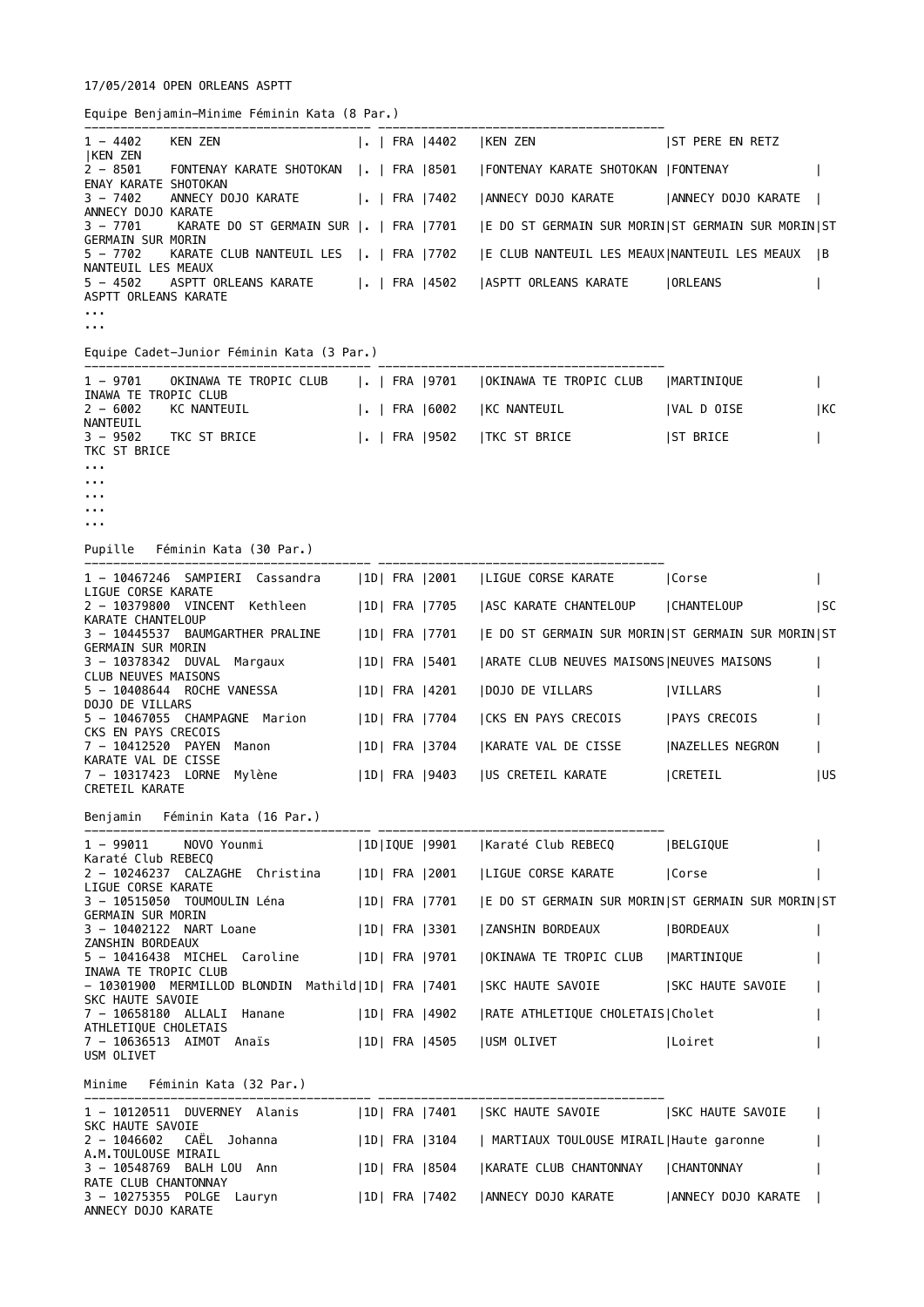| 5 - 10407537 DEVILLIERS Célia (1D) FRA 3103<br>KARATE CLUB SEYSSOIS                                                  |               | KARATE CLUB SEYSSOIS   SEYSSES              |                            |              |
|----------------------------------------------------------------------------------------------------------------------|---------------|---------------------------------------------|----------------------------|--------------|
| 5 - 10277149 DUPEBE Wanda<br><b>KEN ZEN</b>                                                                          | 1D  FRA  4402 | KEN ZEN   ST PERE EN RETZ                   |                            |              |
| 7 - 10537633 DRONE Emilie<br>KARATE COURTHEZON                                                                       | 1D  FRA  8402 | PHOENIX KARATE COURTHEZON   Vaucluse        |                            | IX           |
| 7 - 10388847 GOUIN Joséphine   1D  FRA   3703   ARATE CLUB VAL DE L'INDRE   INDRE ET LOIRE<br>MISTRAL ELITE          |               |                                             |                            |              |
| Cadet Féminin Kata (29 Par.)                                                                                         |               |                                             |                            |              |
| 1 - 9459058 FERACCI Laeticia (1D) FRA 2001   LIGUE CORSE KARATE   Corse<br>LIGUE CORSE KARATE                        |               |                                             |                            |              |
| 2 - 10061429 MORTREUX Perrine   1D   FRA   7401<br>SKC HAUTE SAVOIE                                                  |               | SKC HAUTE SAVOIE   SKC HAUTE SAVOIE         |                            |              |
| 3 - 10146449 DAVID Romane                                                                                            | 1D  FRA  8402 | PHOENIX KARATE COURTHEZON Vaucluse          |                            | IX           |
| KARATE COURTHEZON<br>3 – 10010880 TRAN Sofia                                                                         | 1D  FRA  3001 | MISTRAL ELITE    VILLENEUVE LES AVIGN       |                            |              |
| MISTRAL ELITE<br>5 - 10081064 SALOMON Léa                                                                            | 1D  FRA  3001 | MISTRAL ELITE                               | VILLENEUVE LES AVIGN       |              |
| MISTRAL ELITE<br>5 - 10128045 RIGAL Louise                                                                           | 1D  FRA  9701 | OKINAWA TE TROPIC CLUB                      | MARTINIQUE                 |              |
| OKINAWA TE TROPIC CLUB<br>7 - 10133212 PRUD'HOMME Noémie                                                             | 1D  FRA  7704 | CKS EN PAYS CRECOIS   PAYS CRECOIS          |                            |              |
| CKS EN PAYS CRECOIS<br>7 - 10592012 TRAN Tania<br>TKC ST BRICE                                                       | 1D  FRA  9502 | <b>TKC ST BRICE</b>                         | <b>ST BRICE</b>            |              |
| Junior Féminin Kata (7 Par.)                                                                                         |               |                                             |                            |              |
| 1 - 10254595 GOZE Noémie (1D  FRA   3001   MISTRAL ELITE     VILLENEUVE LES AVIGN                                    |               |                                             |                            |              |
| MISTRAL ELITE<br>2 - 9500489 LE GOUARD Maélys   1D  FRA   7701   E DO ST GERMAIN SUR MORIN  ST GERMAIN SUR MORIN  ST |               |                                             |                            |              |
| <b>GERMAIN SUR MORIN</b><br>3 - 9581353    VERDY    Lydie                                                            | 1D  FRA  2801 | <b>ESMP KARATE</b>                          | Eure et Loir               |              |
| <b>ESMP KARATE</b><br>3 - 959367 CHABOISSEAU Marie                                                                   | 1D  FRA  8501 | FONTENAY KARATE SHOTOKAN   FONTENAY         |                            |              |
| ENAY KARATE SHOTOKAN<br>5 - 10192369 PASQUIER Mélissa                                                                | 1D  FRA  9701 | OKINAWA TE TROPIC CLUB   MARTINIQUE         |                            |              |
| INAWA TE TROPIC CLUB<br>5 - 10064829 DAUVOIS Nolwenn<br>VILLIERS SUR MARNE                                           | 1D  FRA  9402 | SPORT VILLIERS SUR MARNE VILLIERS SUR MARNE |                            | $\mathsf{I}$ |
| a a an<br>.                                                                                                          |               |                                             |                            |              |
| Senior Féminin Kata (16 Par.)                                                                                        |               |                                             |                            |              |
| 1 - 1404646 DROUET Marion   1D  FRA   7202   SHIN GI TAÏ KARATE DO                                                   |               |                                             | <b>ALLONNES</b>            |              |
| HIN GI TAÏ KARATE DO<br>FERACCI Alexandra [1D] FRA [2001<br>$2 - 1350811$                                            |               | LIGUE CORSE KARATE                          | Corse                      |              |
| LIGUE CORSE KARATE<br>$3 - 8936985$<br>BOULANGER Clotilde                                                            | 1D  FRA  7702 | NANTEUIL LES MEAUX                          | <b>INANTEUIL LES MEAUX</b> |              |
| NANTEUIL LES MEAUX<br>3 - 9472951<br>LE BORGNE Marine                                                                | 1D  FRA  3101 | YOSHI KARATE CLUB                           | Haute garonne              |              |
| YOSHI KARATE CLUB<br>FOURRE Cécile<br>$5 - 8927374$                                                                  | 1D  FRA  2802 | <b>ASC HANCHES</b>                          | Eure et Loir               |              |
| ASC HANCHES<br>$5 - 1501707$<br>POMMERY Revana                                                                       | 1D  FRA  6901 | KC LENTILLY                                 | <b>ILENTILLY</b>           | KC           |
| LENTILLY<br>Aurélie<br>7 - 9137727<br>PELATAN                                                                        | 1D  FRA  8501 | FONTENAY KARATE SHOTOKAN   FONTENAY         |                            |              |
| ENAY KARATE SHOTOKAN<br>7 - 10568761 GARCIAU Naomi                                                                   | 1D  FRA  3701 | S.A.S.KARATE                                | <b>ST AVERTIN</b>          |              |

S.A.S.KARATE

Vétérans 1 Féminin Kata (4 Par.)

---------------------------------------- ---------------------------------------- 1 - 1435348 MIGDALSKI Stéphanie |1D| FRA |9101 |SKB EPINAY SOUS SENART |EPINAY SOUS SENART |B EPINAY SOUS SENART 2 - 1473029 SOUBRY DUCAY Annabelle |1D| FRA |7501 |S.I.K PARIS |PARIS | S.I.K PARIS 3 - 9574500 PEREZ Cécile | 1D| FRA |3102 | KARATE CLUB LE VERNET | LE VERNET | | ARATE CLUB LE VERNET 3 - 9169807 PEREZ Lucia | |1D| FRA |7201 |SAMOURAÏ 2000 | |LE MANS | | Sarthe ... ... ... ... Vétérans 2 Féminin Kata (6 Par.)

---------------------------------------- ----------------------------------------